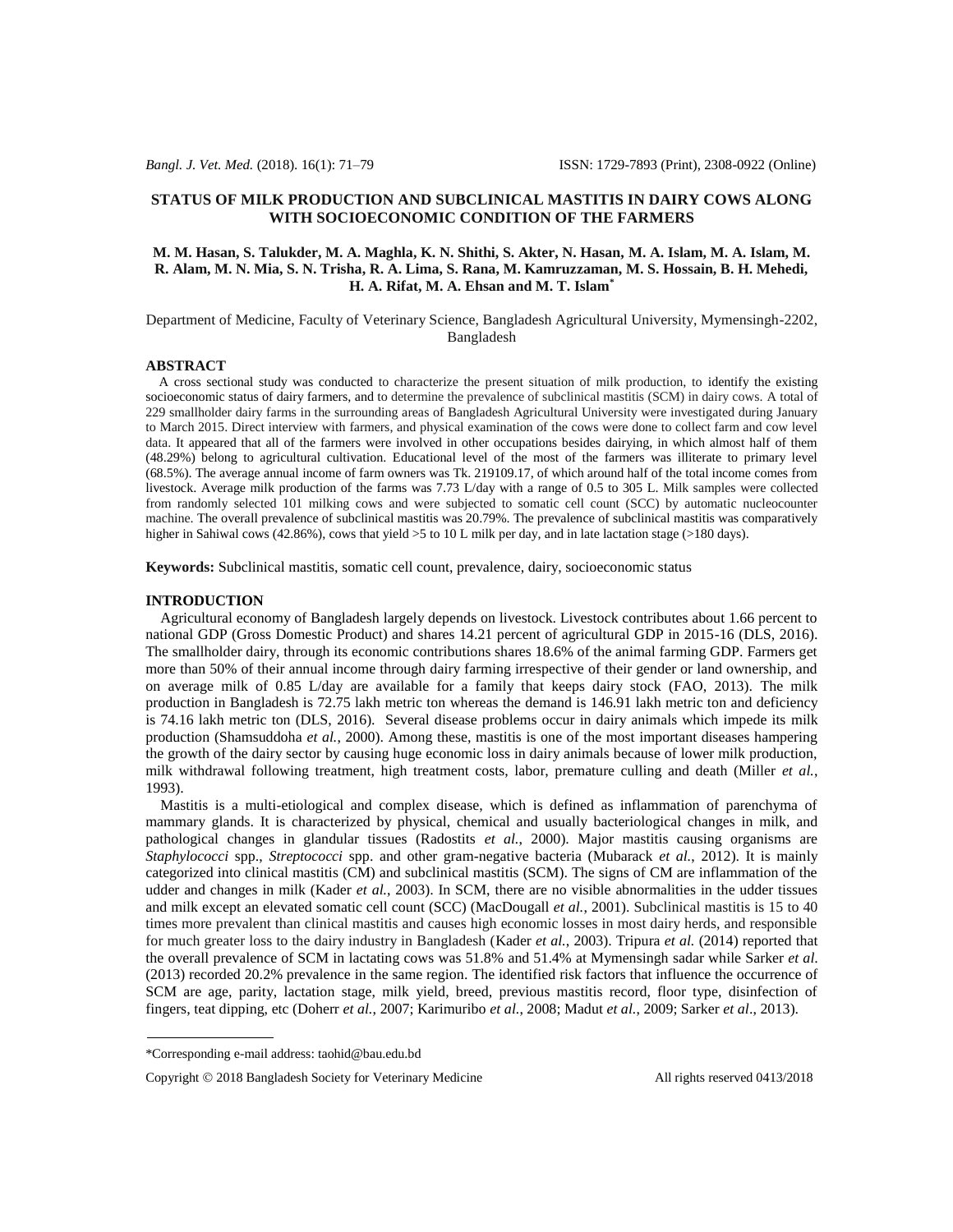For the diagnosis of SCM, various methods based on physical and chemical changes of milk are used (Batra and Mcallister, 1984; Emanuelson *et al.*, 1987). Among them, California mastitis test (CMT), and milk somatic cell count (SCC) are the effective indirect and direct screening tests, respectively (Sarker *et al*., 2013). SCC is a useful evocator of intramammary infection as well as an important component of milk quality assessment, hygiene and mastitis control. However, there is a huge lack of awareness among the dairy farmers about the proper control and management of SCM. Moreover, insufficient information is available about the prevalence of SCM and association of potential risk factors in dairy cows of Mymensingh area. In Mymensingh district, small and large scale dairy farms have been raising constantly. Especially, small income group of people has taken dairying as commercial enterprise. It is needful to know details about the performances of dairy breeds and management practices as well as the socioeconomic status of the dairy farmers to settle a future plan for dairy development in this region. Hence the study was conducted (i) to identify the present status of milk production along with the management aspects of small scale dairy farmers in surrounding areas of Bangladesh Agricultural University, (ii) to investigate the socioeconomic status of dairy farmers in that area, and (iii) to estimate the prevalence, and to find out the risk factors of subclinical mastitis in dairy cows of that area.

# **MATERIALS AND METHODS**

#### **Study area, animals and management**

 A cross sectional study was carried out during the period of January to March of 2015 at Mymensingh district, the north-east part of Bangladesh; which is located at longitude  $90.45^{\circ}$ E, latitude  $24.70^{\circ}$ N and altitude 15.52 m. In this study a total of 229 household dairy farmers having 365 milch cows were selected by random sampling from 9 villages. The dairy cattle were kept under different housing and management practices in the rural areas selected in, and surroundings of Bangladesh Agricultural University area. In this region, dairy cattle are mainly reared for milk and economic purpose.

#### **Data collection**

 A semi structured questionnaire was developed to gather information on dairy management approaches and socioeconomic condition of dairy farmers at the selected areas. During the study, information about different variables (i.e. age, breed, lactation stage and milk yield) from individual animal was recorded by a questionnaire through farmers interview. The data were collected by *Magpi* android data collection application (Version-5.4.1) with Global Positioning System (GPS).

### **Sample collection**

 From the data of 365 lactating cows, 101 were selected randomly for subclinical mastitis test. The tip of a teat was mopped several times with sterile gauge soaked in 70% alcohol and allowed to dry. A few streams of foremilk were discarded and 5-10 ml of milk sample from each cow was collected aseptically in sterilized screwcapped test tubes with tag. Milk samples were transported to the laboratory of the Department of Medicine, Bangladesh Agricultural University in ice boxes (approximately 4 ºC) and preserved at 4 ºC until further laboratory analysis (usually within 24 hours of collection). The milk samples were prepared for somatic cell count according to the procedure described by Sumon et al. (2017) on the next day of sampling.

#### **Detection of subclinical mastitis**

 In a study, it was appeared that SCC was the most reliable test and closest to the bacteriological results (Badiuzzaman *et al.*, 2015). So this study used SCC technique to test subclinical mastitis. The SCC (cells/ml) for the milk samples was determined using Nucleo Counter SCC-100 (Coulter electronic–Chemometec A/s, Denmark) following the protocol of Saleh and Faye (2011). In brief, mixing of the representative cell sample (milk) was done with equal volume (50µl) of lysis buffer. The Nucleo Cassette was loaded with the lysate solution after 30 seconds vortexing and then placed in the instrument, then pressed the "Run" key. After 30 seconds, the cell count was presented on the instrument display. The cows had  $SCC > 200 \times 10^3$ /ml were considered as SCM positive.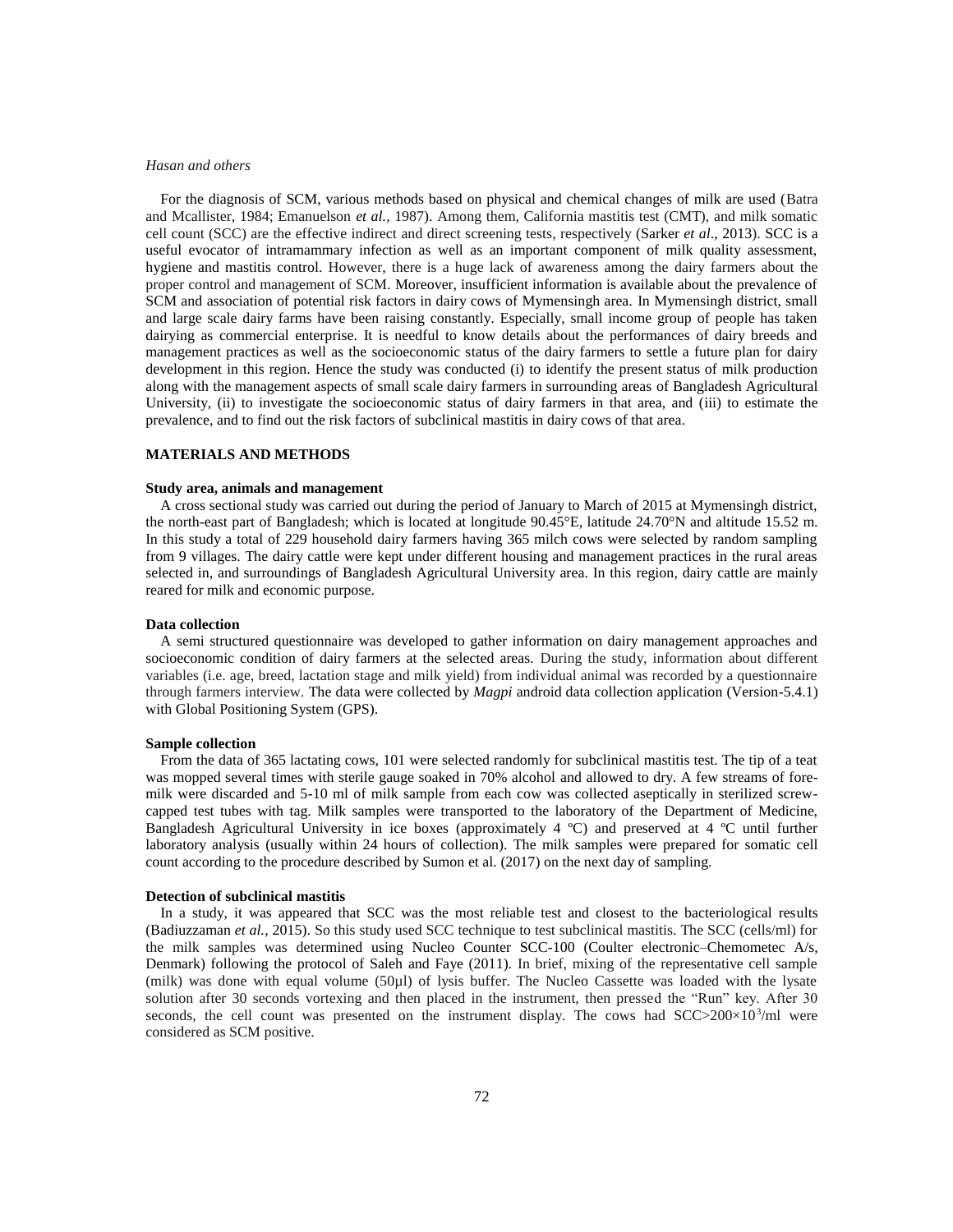#### **Data Analysis**

 The data were extracted from *Magpi* server as MS Access file. Data analysis was carried out using Epi Info™ (Epi Info™ is a trademark of the Centers for Disease Control and Prevention (CDC) used version 7.1.5.2) to generate descriptive statistics (frequencies/proportions) related to the farmer's education, occupation, annual income, dairy management, milk production status, treatment, disease prevalence, etc.

## **RESULTS AND DISCUSSION**

#### **Social attributes of farmers**

 The social status of the dairy farmers has been recorded at the time of investigation and presented in Table 1. It is observed that, almost half of the farmers (48.29%) involved in agricultural farming and additionally reared dairy cattle in small scale, and the rest were businessmen, labor, govt. employee, teacher and others (boatman, bricklayer, potter, tailor, shopkeeper and driver) and their proportion were 16.24%, 14.53%, 11.11%, 0.43% and 9.40% respectively. Farmers were further categorized based on their academic qualification in which 35.4% farmers had no formal education and of the rest farmers the percentage of primary level, secondary level, higher secondary level, diploma, degree and honors were 33.1%, 18.8%, 7.9%, 1.7%, 0.9% and 2.2 respectively. Previous researchers reported that 58-60% farmers were engaged in agriculture with livestock rearing (Siddiki *et al.*, 2015; Varaprasad *et al.*, 2013) and 57% of the farmers had business as their principal occupation (Khan *et al.*, 2010). Other studies found that 45% farmers were not educated (Siddiki *et al.*, 2015), but 17.62% (Hossain *et al.*, 2012) and 76% (Kabir, 1995) had primary level education. However, other studies revealed that nobody was found illiterate and 60% of the farmers had higher secondary level education (Khan *et al.*, 2010). These statistics may have been different because of geographical location and education facilities of the studied area.

 The annual average household income was estimated to be Tk. 219100 of which, contribution of livestock was 50.53% whereas another study found only 17.59% from their livestock (Hossain *et al.*, 2012). The contribution of livestock to total household income for agricultural farmers, businessmen, labors, govt. employees, teachers and other farmers were 63.57%, 46.46%, 36.49%, 37%, 50% and 18.5%, and their annual gross average income were Tk. 218690, Tk. 325320, Tk. 133230, Tk. 232230, Tk. 120000 and Tk. 159450 respectively which expressed that agricultural farmers got maximum income from their dairy. A study reported that maximum farmers were belonged to medium income (Tk. one to four lac) categories (Amin *et al.*, 2015) that reveled to our finding.

| Occupational status       |       |                     |         |                                    |         |       |  |
|---------------------------|-------|---------------------|---------|------------------------------------|---------|-------|--|
| Occupation                | (% )  | Annual income ('000 |         | Annual income from livestock ('000 |         |       |  |
|                           |       | Tk.)                |         | Tk.)                               |         |       |  |
|                           |       | Total               | Average | Total                              | Average | %     |  |
| Farmer (Agril.) $(n=108)$ | 48.29 | 23618               | 218.69  | 15015                              | 139.02  | 63.57 |  |
| Businessman $(n=38)$      | 16.24 | 12362               | 325.32  | 5743                               | 151.13  | 46.46 |  |
| Labour $(n=34)$           | 14.53 | 4530                | 133.23  | 1653                               | 48.62   | 36.49 |  |
| Govt. employee $(n=26)$   | 11.11 | 6038                | 232.23  | 2234                               | 85.92   | 37.00 |  |
| Teacher $(n=1)$           | 0.43  | 120                 | 120.00  | 60                                 | 60.00   | 50.00 |  |
| Others $(n=22)$           | 9.40  | 3508                | 159.45  | 649                                | 29.50   | 18.50 |  |
| Overall $(n=229)$         |       | 50176               | 219.10  | 25354                              | 110.71  | 50.53 |  |
| <b>Educational</b> status |       |                     |         |                                    |         |       |  |
| Qualification             |       | No. of farmers      |         | $\frac{0}{0}$                      |         |       |  |
| No formal education       |       | 81                  |         | 35.4                               |         |       |  |
| Primary                   |       | 76                  |         | 33.1                               |         |       |  |
| Secondary                 |       | 43                  |         | 18.8                               |         |       |  |
| Higher secondary          |       | 18                  |         | 7.9                                |         |       |  |
| Diploma                   |       | 4                   |         | 1.7                                |         |       |  |
| Degree                    |       | 2                   |         | 0.9                                |         |       |  |
| Honours                   |       | 5                   |         | 2.2                                |         |       |  |

Table 1. General information of small household dairy cattle farmers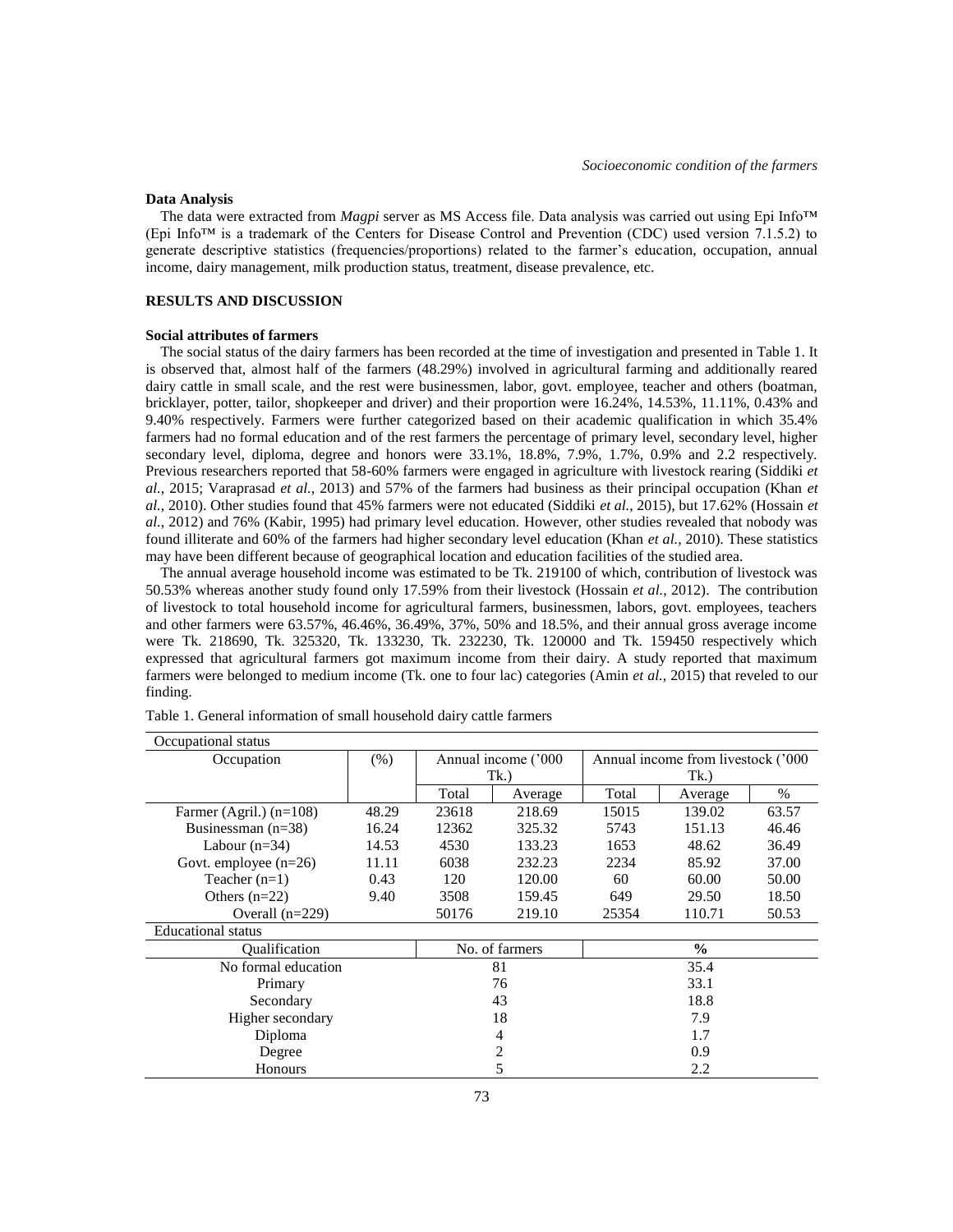#### **Overall farm management system**

 The study found that all farmers milked their cows manually and they cleaned their cattle house regularly except only one farmer. Majority of the farmers complained that poor availability of feeds and fodders was the principle problem in the area. That's why more than half of the respondents (56.8%) were found supplying a combination of concentrate (rice polish, wheat bran, broken rice, rice gruel, oil cake, til oil cake, mustard oil cake), grass and rice straw to their cattle, and 28.8% farmers added feed additive to increase milk production, though 57.64% farmers grazed their cattle in field. From Table 2, it is revealed that 53.3% farmers kept their cattle in concrete floor and the rest kept in soiled. Among them, 27.9% farmers used no bedding materials and majority (57.3%) used straw as bedding. However, gunny bag, saw-dust and ash also were used for bedding. All of the dairy farmers bath their cows at least once in a weak, and the cows were milked once a day in case of 79.5% farmers. The survey found that only 3 farmers who had no idea about colostrum feeding to calf, and only 6 farmers faced dystocia during the study time and at one year before. In the study area, artificial insemination was practiced by 83.4% of dairy farmers, but only 46.3% farmers met with Veterinary Surgeon for treatment purpose. About 21.8% of the farmers did vaccination against important diseases such Anthrax, Hemorrhagic Septicemia, Black Quarter, Tetanus, FMD and Rabies to keep the cattle free from disease outbreak. Overall management system of the farmers studied in this research is fully supported by (Khan *et al.*, 2010). Farming management is important because, higher prevalence of SCM is associated with dirty floor condition, cows bathed by pouring water, dirty udder and overall poor hygienic management which was reported by Islam *et al.* (2011). In our experiment, farms having earthen floor had considerably higher risks of subclinical mastitis than cows reared on concrete floor that corresponds with Kayesh *et al.* (2014).

| Parameter                       | Farmer (n) | (% ) | Parameter                | Farmer (n) | (% ) |
|---------------------------------|------------|------|--------------------------|------------|------|
| Feeding                         |            |      | Milking frequency        |            |      |
| Concentrate                     | 01         | 0.4  | Once daily               | 182        | 79.5 |
| Grass                           | 03         | 1.3  | Twice daily              | 47         | 20.5 |
| Straw                           | 06         | 2.6  | Colostrum feeding        |            |      |
| Concentrate $+$ Grass           | 01         | 0.4  | Yes                      | 226        | 98.7 |
| Concentrate + Straw             | 48         | 21.0 | N <sub>o</sub>           | 3          | 1.3  |
| $Grass + Straw$                 | 40         | 17.5 | Floor Type               |            |      |
| Concentrate + Grass + Straw     | 130        | 56.8 | Soiled                   | 107        | 46.7 |
| Bedding materials               |            |      | Concrete                 | 122        | 53.3 |
| Gunny bag                       | 21         | 9.2  | Feed additive            |            |      |
| Saw-dust                        | 01         | 0.4  | Yes                      | 66         | 28.8 |
| Straw                           | 131        | 57.3 | N <sub>o</sub>           | 163        | 71.2 |
| $Saw$ -dust + straw             | 06         | 2.7  | Grazing                  |            |      |
| Gunny bag + Straw               | 03         | 1.3  | Yes                      | 132        | 57.6 |
| $\text{Ash} + \text{gunny bag}$ | 01         | 0.4  | N <sub>o</sub>           | 97         | 42.4 |
| $Ash + straw$                   | 01         | 0.4  | Dystocia                 |            |      |
| $Ash + gunny bag + Straw$       | 01         | 0.4  | Farmer faced             | 6          | 2.6  |
| No material                     | 64         | 27.9 | Farmer didn't face       | 223        | 97.4 |
| Bathing frequency (weekly)      |            |      | Service provided         |            |      |
| Once                            | 163        | 71.2 | Natural                  | 38         | 16.6 |
| Twice                           | 27         | 11.8 | Artificial               | 191        | 83.4 |
| Thrice                          | 08         | 3.5  | Vaccination              |            |      |
| 4 Times                         | 05         | 2.2  | Yes                      | 50         | 21.8 |
| 5 Times                         | 03         | 1.3  | N <sub>0</sub>           | 179        | 78.2 |
| 6 Times                         | 00         | 0.0  | Farmers go for treatment |            |      |
| 7 Times                         | 23         | 10   | Chemist                  | 01         | 0.4  |
|                                 |            |      | Quack                    | 100        | 43.7 |
| Shed cleaning (daily)           |            |      | Veterinary Surgeon(VS)   | 106        | 46.3 |
| Once (regular)                  | 167        | 72.9 | Himself                  | 03         | 1.3  |
| Twice (regular)                 | 43         | 18.7 | $Quack + VS$             | 15         | 6.5  |
| Thrice (regular)                | 18         | 7.8  | $Himself + VS$           | 02         | 0.9  |
| Irregular                       | 1          | 0.4  | $Chemist + Quack$        | 02         | 0.9  |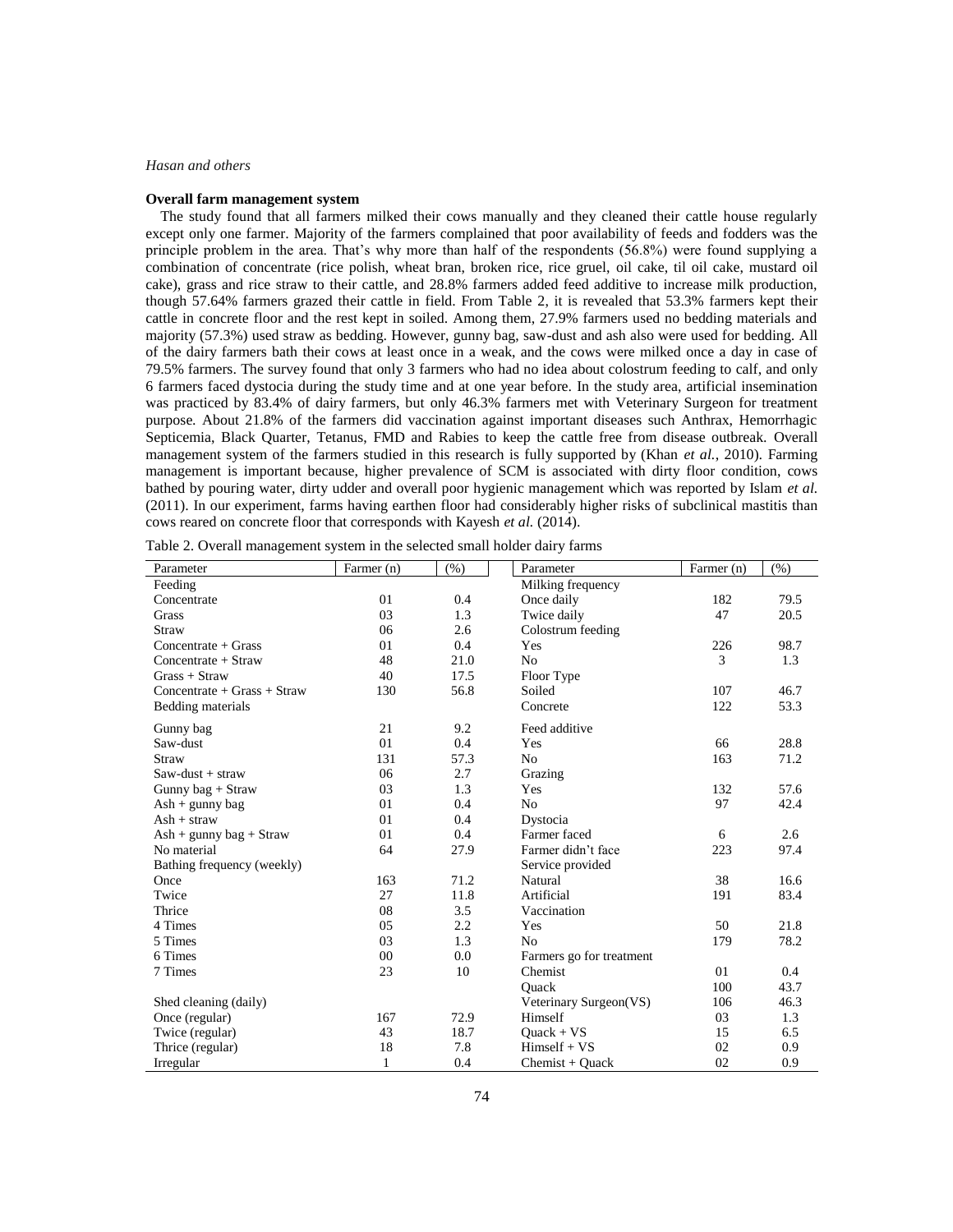## **Milk production status**

 Demographic information of cattle population with milk status in the selected area are reported in Table-3. Total number of 1060 cattle population were found in the area at study period including calves (35.6%) followed by lactating cows (34.4%), dry cows (13.6%), heifers (10.9%) and bulls (5.2%). Cow milk production of BAU surrounding area was about 1770.75 L/day and average milk production of a household was 7.73 L/day, of which 88.85% of total milk were sold to local market at a price of about Tk. 50 per litre and daily total income of the farmers from selling milk was Tk. 81405. Most of the farmers (72.92%) have been used to both selling and consuming milk. Some farmers (14.41%) were rearing dairy cattle only to sell their milk and some (12.67%) only for consuming, and almost all of the farmers (94.3%) wanted to continue their small dairy farming. However, the average milk yield of SCM positive cows was 3.7 L while 3.8 L was in negative cows, which is in agreement with the findings of Sarker *et al.* (2013).

| Distribution of cattle in selected area $(n=1060)$ |                |                      |                                |                          |      |  |  |
|----------------------------------------------------|----------------|----------------------|--------------------------------|--------------------------|------|--|--|
|                                                    | Lactating cow  | Dry cow              | Calf                           | Heifer                   | Bull |  |  |
| n                                                  | 365            | 144                  | 380                            | 116                      | 55   |  |  |
| $\frac{0}{0}$                                      | 34.4           | 13.6                 | 35.9                           | 10.9                     | 5.2  |  |  |
| Milk production Status                             |                |                      |                                |                          |      |  |  |
|                                                    | Milk yield     | Milk selling         | Milk consumed                  | Income from selling milk |      |  |  |
|                                                    | (L/day)        | (L/day)              | (L/day)                        | daily $(Tk.)$            |      |  |  |
| Maximum                                            | 305            | 300                  | 5                              | 15000                    |      |  |  |
| Minimum                                            | 0.5            | 0                    | $\Omega$                       | 0                        |      |  |  |
| Average                                            | 7.73           | 6.87                 | 0.86                           | 355.48                   |      |  |  |
| Total                                              | 1770.75        | 1573.25              | 197.5                          | 81405                    |      |  |  |
| Utilization of milk                                |                |                      |                                |                          |      |  |  |
|                                                    | Milk sell only | Milk consume<br>only | Both sell $\&$<br>consume milk | Continue dairy farming   |      |  |  |
| Farmer (n)                                         | 33             | 29                   | 167                            | 216                      |      |  |  |
| $\%$                                               | 14.41          | 12.67                | 72.92                          | 94.3                     |      |  |  |

|  | Table 3. Information of cattle and milk status in selected area |  |  |  |  |  |
|--|-----------------------------------------------------------------|--|--|--|--|--|
|--|-----------------------------------------------------------------|--|--|--|--|--|

#### **Overall prevalence of SCM**

 Regarding SCC, results of subclinical mastitis are shown in Table-4. The association in prevalence of SCM in relation to difference among age, breed, amount of milk production and lactating stage was not significant (P>0.05) in our study. It appears from Table-4, the overall prevalence of subclinical mastitis was 20.79% in lactating cows which is strongly supported by the result of 19.9%, 20.2% and 21.9% overall prevalence of subclinical mastitis in lactating dairy cows which are reported respectively by Rahman *et al.* (2009), Sarker *et al.* (2013) and Qayyum *et al.* (2016). Lower prevalence that 16.3% was also reported in smallholder dairy farms of Zimbabwe (Katsande *et al.*, 2013). Other studies reported the overall prevalence was in range of 27.5% to 55% (Barua *et al.*, 2014; Kayesh *et al.*, 2014; Islam *et al.*, 2010; Islam *et al.*, 2011; Kathiriya *et al.*, 2014; Rabbani *et al.*, 2010; Ayano *et al.*, 2013; Rahman *et al.*, 2010; Siddiquee *et al.*, 2013; Tripura *et al.*, 2014; Shrestha *et al.*, 2012; Sanotharan *et al.*, 2016). On the basis of SCC the result of the study is not in conformity with the earlier findings of Badiuzzaman *et al.* (2015) and Östensson *et al.* (2013) who reported the prevalence of SCM was 66.67%, 71.9% and 88.6% respectively. These prevalence rates of SCM might be different due to geographical locations, difference of breeds of animals, management practices and the tests used for screening of the milk samples (Rabbani *et al.*, 2010; Barua *et al.*, 2014).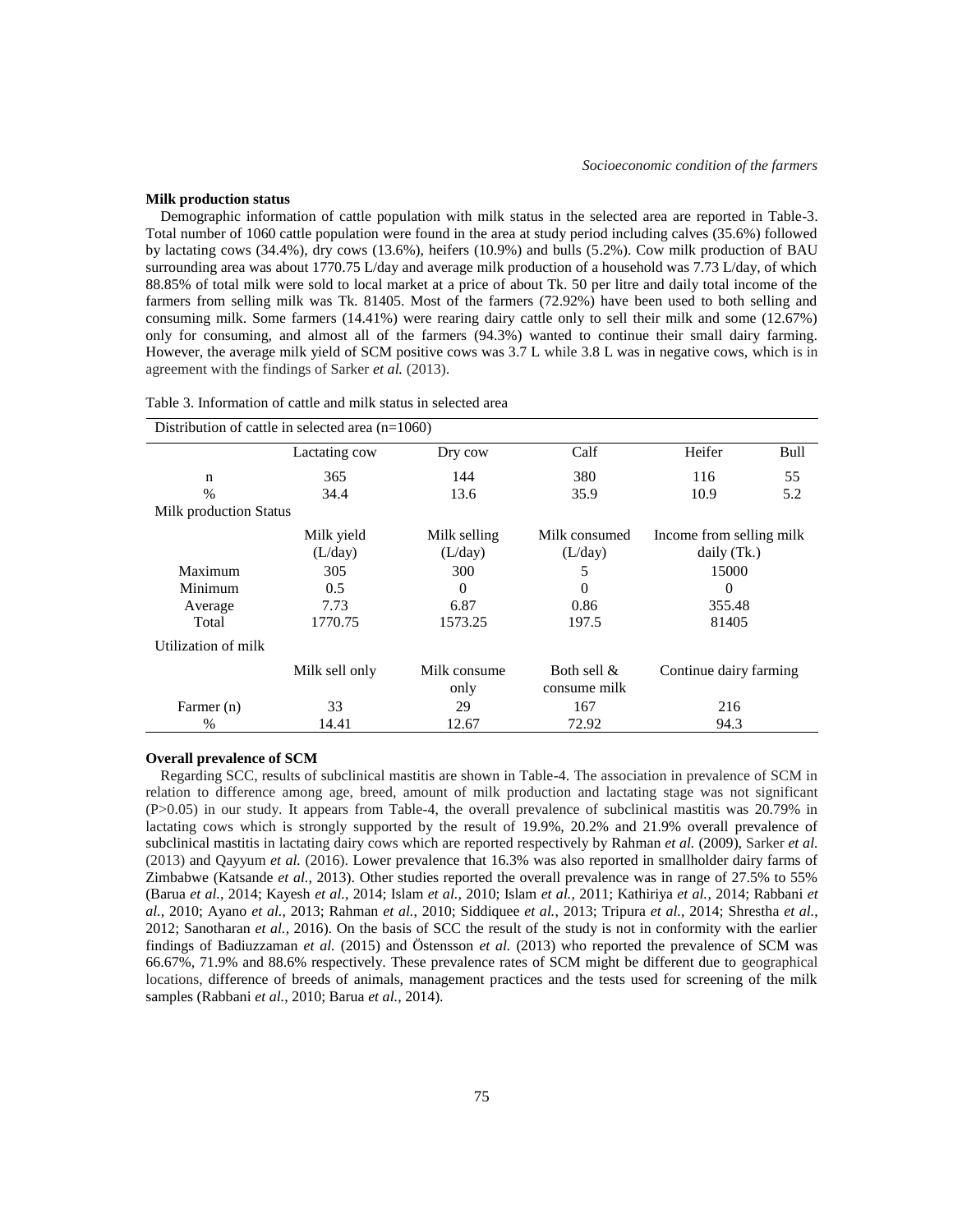| Variables              | No. of cows    | No. of positive | Prevalence | OR (95% CI)          | P-value |
|------------------------|----------------|-----------------|------------|----------------------|---------|
|                        | tested         | cows            | (%)        |                      |         |
| Age (year)             |                |                 |            |                      |         |
| $3-5$                  | 47             | 10              | 21.28      | Reference            |         |
| $>5-10$                | 48             | 11              | 22.92      | $1.1(0.42 - 2.90)$   | 0.847   |
| >10                    | 6              | $\Omega$        |            |                      |         |
| <b>Breed</b>           |                |                 |            |                      |         |
| Holstein Friesian      | 26             | 6               | 23.07      | $1.7(0.37-7.84)$     | 0.493   |
| Jersey                 | $\overline{2}$ | $\theta$        |            |                      |         |
| Sahiwal                | 7              | 3               | 42.86      | $4.25(0.61-29.45)$   | 0.127   |
| Cross                  | 20             | 3               | 15.00      | Reference            |         |
| Indigenous             | 46             | 9               | 19.57      | $1.38(0.33 - 5.74)$  | 0.658   |
| Milk Yield (Litre)     |                |                 |            |                      |         |
| $\leq$ 3               | 59             | 12              | 20.34      | $1.79(0.20-15.95)$   | 0.598   |
| $3 - 5$                | 23             | 5               | 21.74      | $1.94(0.19-19.74)$   | 0.568   |
| $>5-10$                | 11             | 3               | 27.27      | $2.62(0.22 - 31.35)$ | 0.435   |
| >10                    | 8              | 1               | 12.50      | Reference            |         |
| Lactating stage (days) |                |                 |            |                      |         |
| $0$ to 60              | 30             | $\overline{4}$  | 13.33      | Reference            |         |
| $>60$ to 120           | 21             | 3               | 14.28      | $1.08(0.21 - 5.43)$  | 0.922   |
| $>120$ to 180          | 19             | 5               | 26.31      | $2.32(0.53-10.06)$   | 0.252   |
| >180                   | 31             | 9               | 29.03      | $2.66(0.72-9.83)$    | 0.134   |
| Overall                | 101            | 21              | 20.79      |                      |         |

Table 4. Distribution of SCM in lactating cows in relation to different variables

#### **Prevalence of SCM in different ages**

 In this study, 21.28% cows of 3 to 5 years of age were positive to SCM test. This result corroborates with previous researches where 22.9%, 22.22% and 22.22% was reported as the prevalence of SCM in up to 5 years of aged cows (Siddiquee *et al.*, 2013; Islam *et al.*, 2011 and Kathiriya *et al.*, 2014). But at the same time, these findings are contradictory to our result because of almost same prevalence (22.92%) were recorded in cows between >5 to 10 years of age. However, several studies published earlier which reported the prevalence of SCM was increased with the advancement of age of cows (Islam *et al.*, 2010; Sarker *et al.*, 2013; Kayesh *et al.*, 2014 and Tripura *et al.*, 2014).

### **Prevalence of SCM in different breeds**

 It is observed from Table-4 that Sahiwal breeds were more vulnerable for SCM than the other breeds, and 23.07%, 15.00% and 19.57% prevalence were recorded in Holstein Friesian, Indigenous cross and Indigenous breed respectfully. Though highest prevalence (42.86%) was reported in Sahiwal breed the association of breed with SCM was non-significant in our study. Several studies were in agreement with this findings in past (Barua *et al.*, 2014; Islam *et al.*, 2010). Indigenous cows had prevalence of 19.57% in our study which was supported by other findings which reported 22.45% and 24.6% prevalence in local breed in Bangladesh (Kayesh *et al.*, 2014; Islam *et al.*, 2011). On the other hand, this study reported cross breed cows having 15% prevalence of SCM, but another study found 88.7% prevalence in cross breed (Sarker *et al.*, 2013) which is controversial.

### **Prevalence of SCM on the basis of milk production**

 The highest prevalence of subclinical mastitis based on daily milk yield was 27.27% that found in the cows produced milk within a range of  $>5$  to 10 L daily, followed by less than 3 L (20.34%), 3 to 5 L (21.74%) and more than 10 L (12.50%). In the study, the prevalence of SCM was increased with higher milk production but lowest prevalence (12.50%) found in cows milked more than 10 L of milk which is consistent with the finding of 14.29% SCM (Rabbani *et al.*, 2010). Nevertheless, the results contradict to another study which revealed that the prevalence of SCM was significantly  $(p<0.05)$  higher (37.12%) in high (>10 L) yielding cows than low to medium yielders (Islam *et al.*, 2010).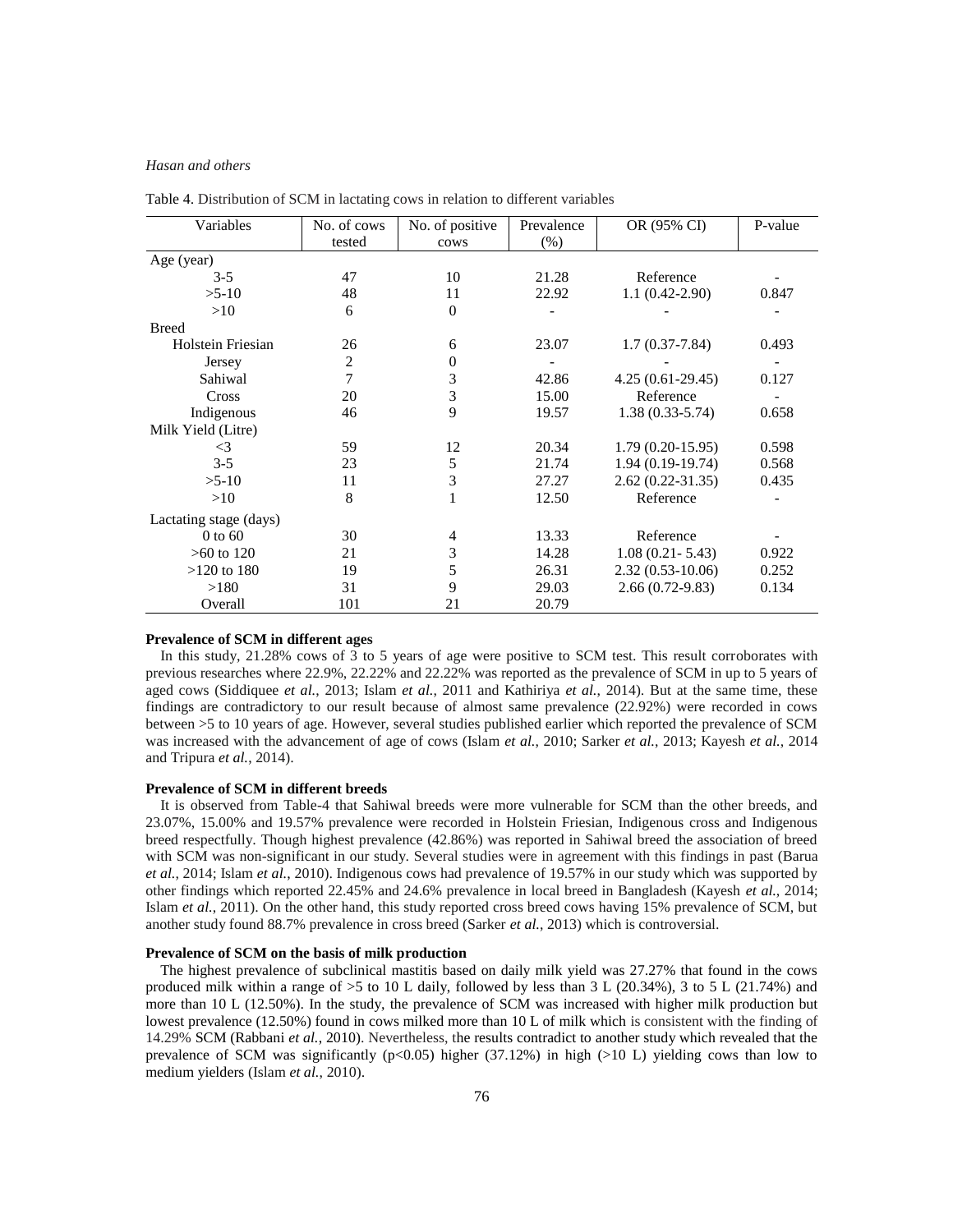### **Prevalence of SCM at different stages of lactation**

 It appears from the Table-4 that all the stages of lactation in dairy animals affected with SCM. The prevalence of SCM was recorded as 13.33%, 14.28%, 26.31% and 29.03% during the stages of <60 days, >60 to 120 days, >120 to 180 days and >180 days of lactation respectively. The highest prevalence (29.03%) of SCM was recorded during late lactation (>180 days) stage in dairy cows than early and mid-lactation which is in conformity with the earlier findings in which maximum prevalence (68.75%) was reported in last lactation stage in Holstein Friesian Cross cows (Rabbani *et al.*, 2010). The prevalence of SCM could be high at late stage of lactation due to long exposure time (Rabbani *et al.*, 2010) and followed with relaxed teat sphincters (Qayyum *et al.*, 2016). However, these results are contradicted that the highest prevalence (76.47%) of SCM was found at early lactation stage by SCC and lowest in mid and late lactation (Badiuzzaman *et al.*, 2015; Kayesh *et al.*, 2014; Ayano *et al.*, 2013)).

 In conclusion, this study showed that the overall prevalence of subclinical mastitis was 20.79% in lactating cows and their breeds, level of milk yield and stages of lactation are the important host factors associated with the prevalence of SCM in cows. Considering all the studied parameters, it can be concluded that dairy farming is a profitable practice that may improve socioeconomic status. Hence, this study suggests that proper operation should be directed to develop management practices as well as awareness of SCM among the dairy farmers with a view to increase milk production.

# **REFERENCES**

- 1. Amin MR, Siddiki MA, Kabir AKMA, Faruque MO and Khandaker ZH (2015). Status of buffalo farmers and buffaloes at Subornochar upozila of Noakhali district in Bangladesh. *Progressive Agriculture* 26: 71-78.
- 2. Ayano AA, Hiriko F, Simyalew AM and Yohannes A (2013). Prevalence of subclinical mastitis in lactating cows in selected commercial dairy farms of Holeta district. *Journal of Veterinary Medicine and Animal Health* 5:67-72.
- 3. Badiuzzaman M, Samad MA, Siddiki SHMF, Islam MT and Saha S (2015). Subclinical mastitis in lactating cows: Comparison of four screening tests and effect of animal factors on its occurrence. *Bangladesh Journal of Veterinary Medicine* 13:41-50.
- 4. Barua M, Prodhan MAM, Islam K, Chowdhury S, Hasanuzzaman M, Imtiaz MA and Das GB (2014). Subclinical mastitis prevalent in dairy cows in Chittagong district of Bangladesh: Detection by different screening tests. *Veterinary World* 7:483-488.
- 5. Batra TR, and Mcallister AJ (1984). A comparison of mastitis detection methods in dairy cattle. *Canadian Journal of Animal Science* 64:305-312.
- 6. DLS: Livestock Economy at a Glance (2015-2016). http://dls.portal.gov.bd/sites/default/files/files/dls.portal.gov.bd/page/5f7daa39\_d71f\_4546\_aeaf\_55b72ee86 8f2/Annual%20report%20of%202015-2016%20%20Date%2010-10-2016.pdf (Accessed on 4 July, 2018)
- 7. Doherr MG, Roesch M, Schaeren W, Schallibaum M and Blum JW (2007). Risk factors associated with subclinical mastitis in dairy cows on Swiss organic and conventional production system farms. *Veterinarni Medicina* 52:487-495.
- 8. Emanuelson U, Olsson T, Holmberg O, Hageltorn M, Mattila T, Nelson L, Astrom G (1987). Comparison of some screening tests for detecting mastitis. *Journal of Dairy Science* 70:880-886.
- 9. FAO: Bangladesh National Dairy Profile (2013). [http://cdn.aphca.org/dmdocuments/PAP\\_13\\_Dairy%20Profile%20Bangladesh.pdf](http://cdn.aphca.org/dmdocuments/PAP_13_Dairy%20Profile%20Bangladesh.pdf) (Accessed on 4 July, 2018)
- 10. Hossain SMJ, Bhuiyan AKFH, Haque KS, Akteruzzaman M, Sarker NR and Sultana N (2012). A socioeconomic study on Red Chittagong Cattle (RCC) farmers in selected upazillas of Chittagong district. *Bangladesh Journal of Livestock Research* 19:123-136.
- 11. Islam MA, Islam MZ, Islam MA, Rahman MS and Islam MT (2011). Prevalence of subclinical mastitis in dairy cows in selected areas of Bangladesh Bangladesh. *Journal of Veterinary Medicine* 9:73-78.
- 12. Islam MA, Rahman AKMA, Rony SA and Islam MS (2010). Prevalence and risk factors of mastitis in lactating dairy cows at Baghabari milk shed area of Sirajganj. *Bangladesh Journal of Veterinary Medicine* 8:157-162.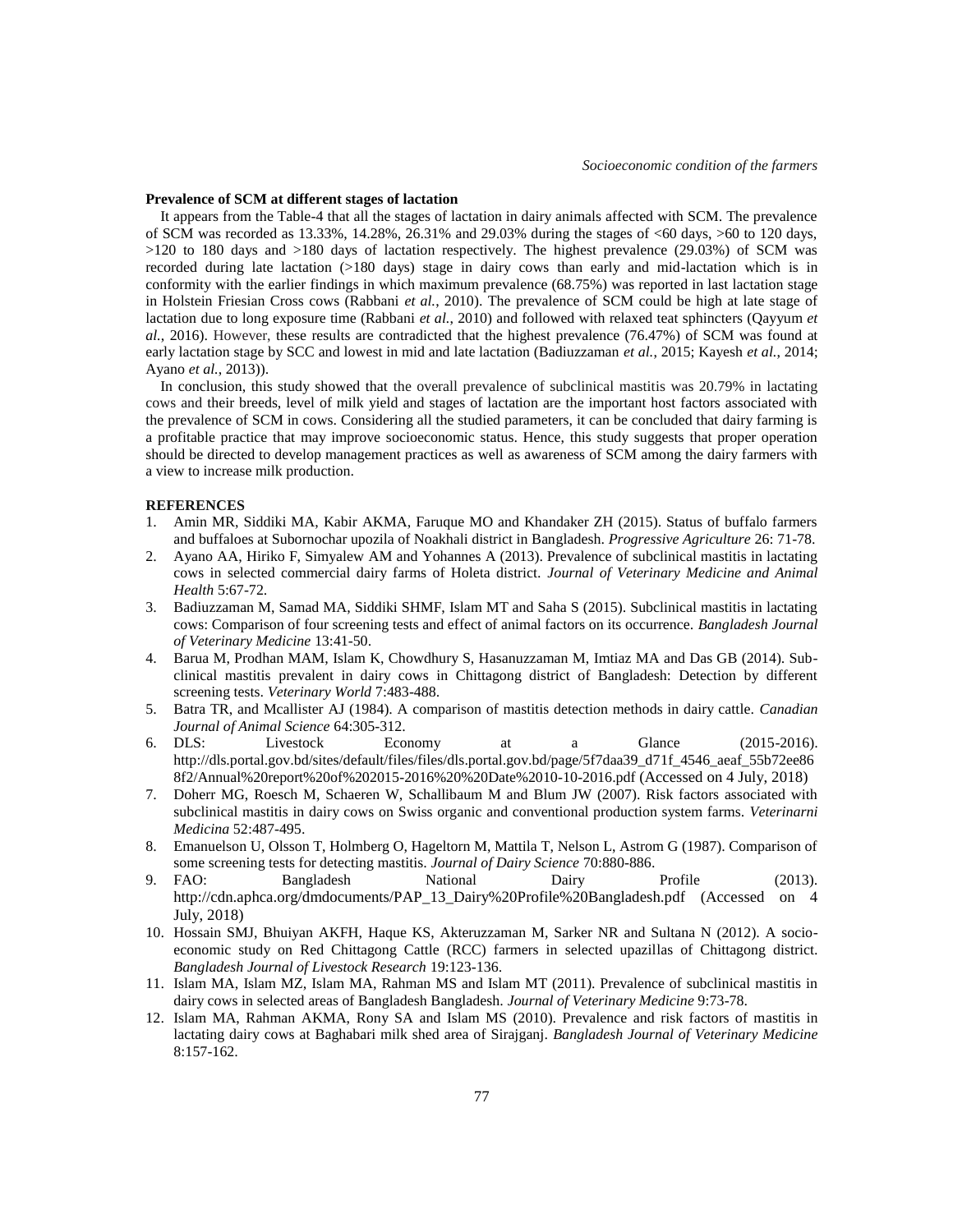- 13. Kabir MA (1995). An economic study of subsidized private dairy farming in selected area of Bangladesh. MS Thesis, Department of Agricultural Economics, Bangladesh Agricultural University, Mymensingh-2202.
- 14. Kader MA, Samad MA and Saha S (2003). Influence of host level factors on prevalence and economics of sub-clinical mastitis in dairy cows in Bangladesh. *Indian Journal of Dairy Science* 56:235-240.
- 15. Karimuribo ED, Fitzpatrick JL, Swai ES, Bell C, Bryant MJ, Ogden NH, Kambarage DM and French NP (2008). Prevalence of subclinical mastitis and associated risk factors in smallholder dairy cows in Tanzania. *Veterinary Record* 163:16-21.
- 16. Kathiriya JB, Kabaria BB, Saradava DA and Sanepara DP (2014). Prevalence of subclinical mastitis in dairy cows in Rajkot district of Gujarat. *International Journal of Science and Nature* 5:433-436.
- 17. Katsande S, Matope G, Ndengu M and Pfukenyi DM (2013). Prevalence of mastitis in dairy cows from smallholder farms in Zimbabwe. *Onderstepoort Journal of Veterinary Research* 80:1-7.
- 18. Kayesh MEH, Talukder M and Anower AKMM (2014). Prevalence of subclinical mastitis and its association with bacteria and risk factors in lactating cows of Barisal district in Bangladesh. *International Journal of Biological Research* 2:35-38.
- 19. Khan ABMKI, Baset MA and Fouzder SK (2010). Study on management and production system of small scale dairy farm in a selective rural area of Bangladesh. *Journal of Science Foundation* 8:13-21.
- 20. MacDougall S, Murdough P, Pankey W, Delaney C, Barlow J and Scruton D (2001). Relationships among somatic cell count, California mastitis test, impedance and bacteriological status of milk in goats and sheep in early lactation. *Small Ruminant Research* 40:245-254.
- 21. Madut NA, Gadir AEA and Jalii IME (2009). Host determinants of bovine mastitis in semi-intensive production system of Khartoum state, Sudan. *Journal of Cell and Animal Biology* 3:71-77.
- 22. Miller GY, Bartlett PC, Lance SE, Anderson J and Heider LE (1993). Costs of clinical mastitis and mastitis prevention in dairy herds. *Journal of the American Veterinary Medical Association* 202:1230-1236.
- 23. Mubarack HM, Doss A, Vijayasanthi M and Venkataswamy R (2012). Antimicrobial drug susceptibility of *Staphylococcus aureus* from subclinical bovine mastitis in Coimbatore, Tamilnadu, South India. *Veterinary World* 5:352-355.
- 24. Östensson K, Lam V, Sjögren N and Wredle E (2013). Prevalence of subclinical mastitis and isolated udder pathogens in dairy cows in Southern Vietnam. *Tropical Animal Health and Production* 45:979-986.
- 25. Qayyum A, Khan JA, Hussain R, Avais M, Ahmed N, Khan A and Khan MS (2016). Prevalence and association of possible risk factors with sub-clinical mastitis in Cholistani cattle. *Pakistan Journal of Zoology* 48:519-525.
- 26. Rabbani AFMG and Samad MA (2010). Host determinants based comparative prevalence of subclinical mastitis in lactating Holstein-Friesian cross cows and Red Chittagong cows in Bangladesh. *Bangladesh Journal of Veterinary Medicine* 8:17-21.
- 27. Radostits OM, Gay CC, Blood DC and Hinchkliff KW (2000). Veterinary Medicine: A Textbook of the Diseases of Cattle, Sheep, Pigs, Goats and Horses. 9th ed. ELBS & Baillier Tindall, pp: 563-660.
- 28. Rahman MA, Bhuiyan MMU, Kamal MM and Shamsuddin M (2009). Prevalence and risk factors of mastitis in dairy cows. *Bangladesh Veterinarian* 26:54-60.
- 29. Rahman MM, Islam MR, Uddin MB and Aktaruzzaman MA (2010). Prevalence of subclinical mastitis in dairy cows reared in Sylhet district of Bangladesh. *International Journal of Biological Research* 1: 23-28.
- 30. Saleh SK and Faye B (2011). Detection of subclinicalmastitis in dromedary camels (*Camelus dromedaries*) using somatic cell counts, california mastitis test and udder pathogen. *Emirates Journal of Food and Agriculture* 23:48-58.
- 31. Sanotharan N, Pagthinathan M and Nafees MSM (2016). Prevalence of bovine subclinical mastitis and its association with bacteria and risk factors in milking cows of Batticaloa district in Srilanka. *International Journal of Scientific Research and Innovative Technology* 3:137-150.
- 32. Sarker SC, Parvin MS, Rahman AKMA and Islam MT (2013). Prevalence and risk factors of subclinical mastitis in lactating dairy cows in north and south regions of Bangladesh. *Tropical Animal Health and Production* 45:1171-1176.
- 33. Siddiki MA, Amin MR, Kabir AKMA, Faruque MO and Khandaker ZH (2015). Socio-economic status of buffalo farmers and the performances of buffaloes at Lalpur Upozila of Natore district in Bangladesh. *Bangladesh Journal of Animal Science* 44:157-165.